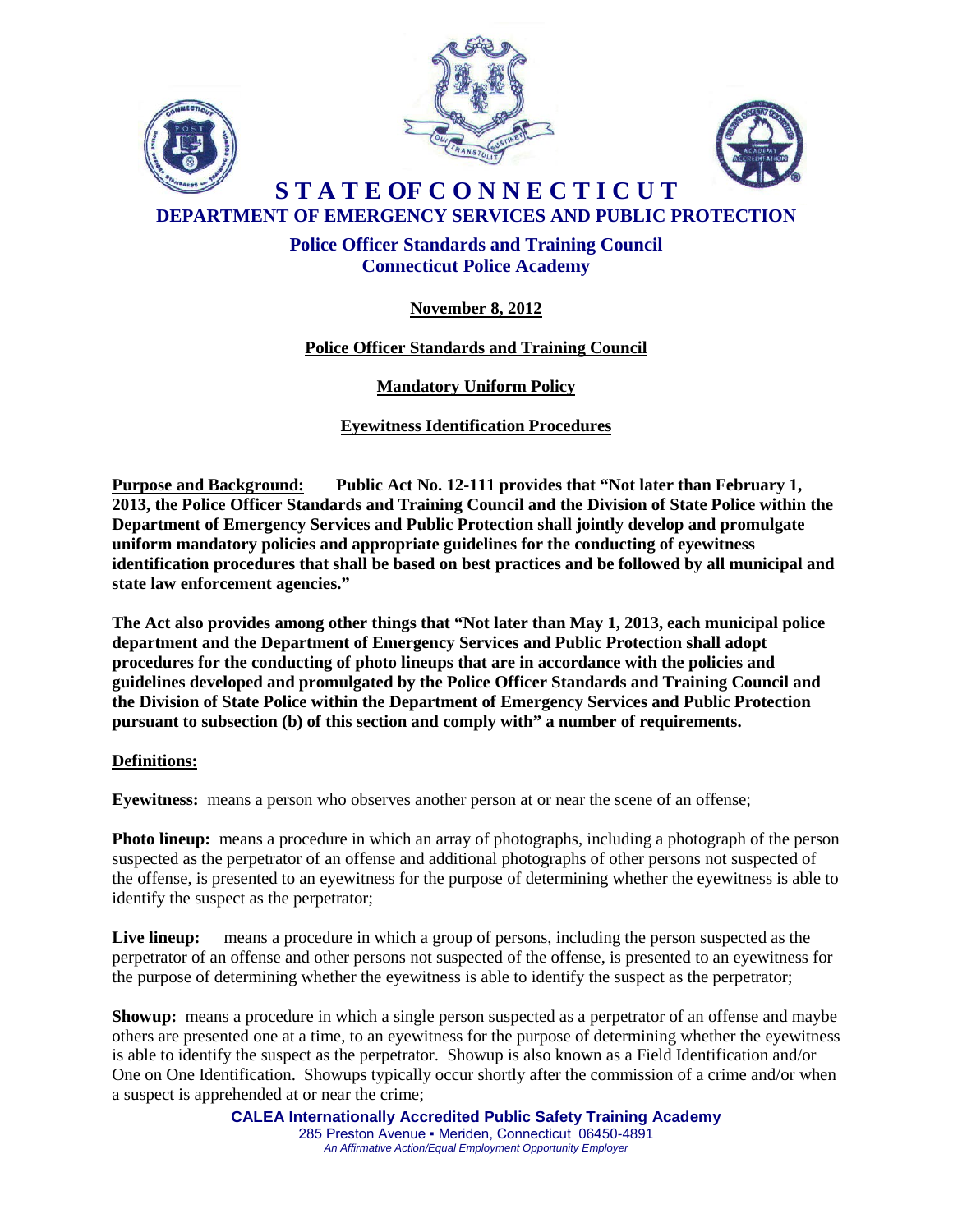### **POSTC** Mandatory Uniform Policy – Eyewitness ID procedures

**Field View:** means a procedure wherein the eyewitness views a group of people in a public place on the theory that the suspect may be among the group. A field view differs from a showup in that it may be conducted well after the commission of the crime and may be conducted with or without a suspect in the group;

**Identification Procedure:** means a photo lineup, a live lineup or a showup;

**Filler:** means either a person or a photograph of a person who is not suspected of an offense and is included in an identification procedure;

**Sequential Photo Line-up or Live Line-up:** means whenever a specific person is suspected as the perpetrator of an offense, the photographs included in a photo lineup or the persons participating a live lineup shall be presented sequentially so that the eyewitness views one photograph or one person at a time;

**Double Blind Procedure:** means that the identification procedure shall be conducted in such a manner that the person conducting the procedure does not know which person in the photo lineup or live lineup is suspected as the perpetrator of the offense;

**Blind Administration** (*other than Folder Shuffle, below)***:** means the conduct of an identification procedure in which the administrator of the procedure is unaware of which photograph the witness is viewing during the procedure. This procedure is intended to ensure that the eyewitness does not interpret a gesture or facial expression by the officer (administrator) as an indication as to the identity of the suspect;

**Folder Shuffle Method:** means that when the conduct of the Double Blind Procedure is not practicable, the photo lineup shall be conducted by inserting each of the required photographs into separate, unmarked folders, shuffling them and allowing the eyewitness to remove the photographs, one at a time to view them. A computer program in which a software program is used to administer any lineup, wholly or in part, shall comport to the procedures contained within this policy. If the eyewitness is able to make an identification of a photograph that person should sign and date the identified photograph;

Lap: means a single completed cycle to view all the photos in a photo lineup or all persons participating in a live lineup;

**Confidence Statement:** means a statement from the victim/witness, in his or her own words, on how certain they are of the identification which is taken immediately after identification is made. The Confidence Statement should be recorded in writing and signed by the victim/witness or otherwise memorialized;

### **Policy – Eyewitness Identifications**:

#### **Photographic Lineups and Live Lineups**:

- **A.** Whenever a specific person is suspected as the perpetrator of an offense, the photographs included in a photo lineup or the persons participating in a live lineup shall be presented sequentially so that the eyewitness views one photograph or one person at a time.
- **B.** The identification procedure shall be conducted in such a manner that the person conducting the procedure does not know which person in the photo lineup or live lineup is suspected as the perpetrator of the offense, i.e. double blind procedure, except that, if it is not practicable to conduct a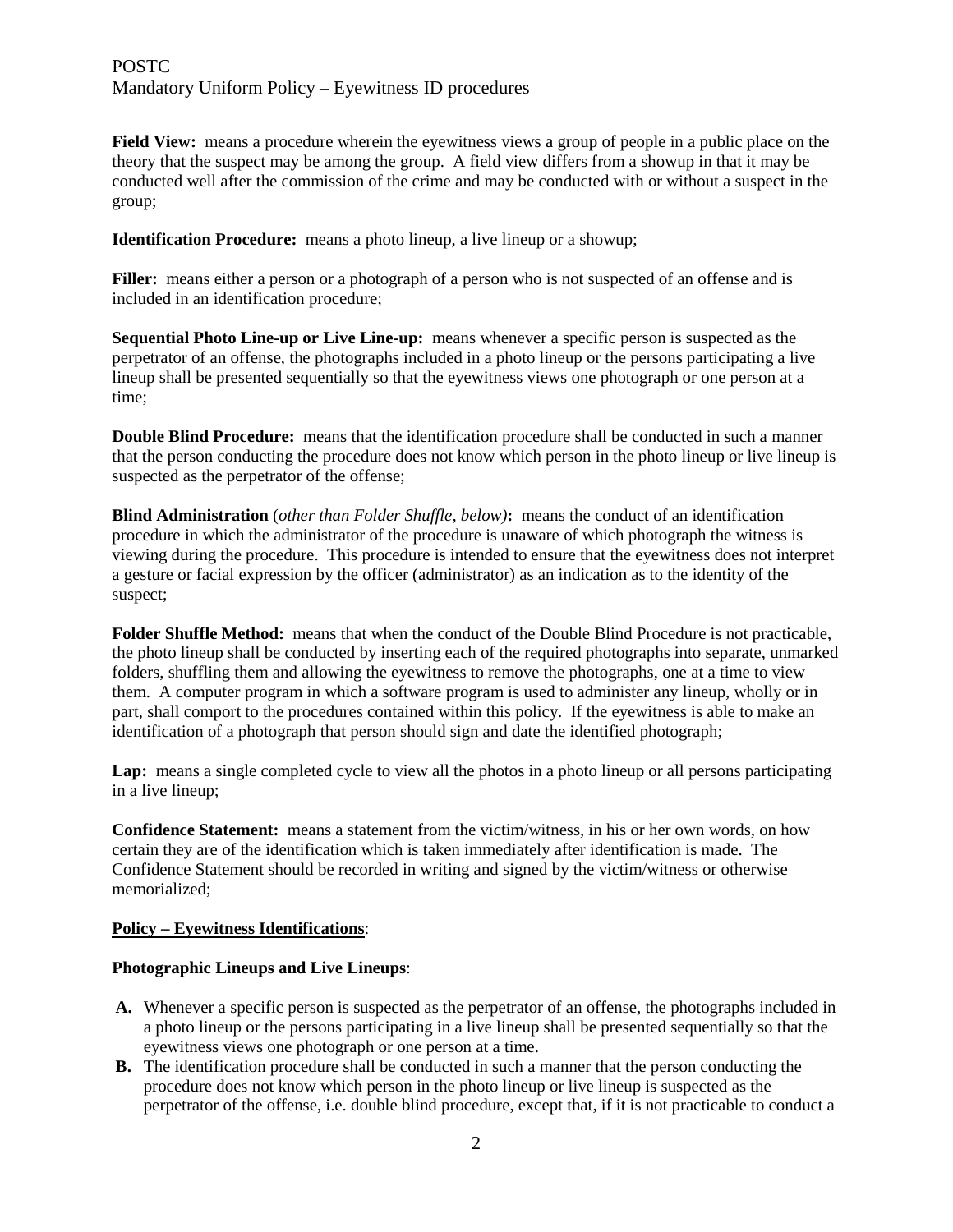### POSTC Mandatory Uniform Policy – Eyewitness ID procedures

photo lineup in such a manner, the photo lineup shall be conducted by the use of a folder shuffle method, computer program or other comparable method so that the person conducting the procedure does not know which photograph the eyewitness is viewing during the procedure.

### **Conduct of Lineups:**

- **A.** Prior to the identification procedure, the eyewitness shall be instructed;
	- **a.** That the eyewitness will be asked to view an array of photographs or a group of persons, and that each photograph or person will be presented one at a time.
	- **b.** That it is just as important to exclude innocent persons as it is to identify the perpetrator.
	- **c.** That the persons in a photo lineup or live lineup may not look exactly as they did on the date of the offense because features like facial or head hair change.
	- **d.** That the perpetrator may or may not be among the persons in the photo lineup or live lineup;
	- **e.** That the eyewitness should not feel compelled to make an identification.
	- **f.** That the eyewitness should take as much time as needed in making a decision.
	- **g.** That the police will continue to investigate the offense regardless of whether the eyewitness makes an identification.
	- **h.** Prior to the identification procedure, the eyewitness should be instructed that, after the identification procedure, he/she will be asked how certain he/she was that the perpetrator was or was not in the lineup.
	- **i.** That even if the eyewitness is able to make an identification, he/she will be asked to finish the procedure by looking at all the photographs or all of the individuals until he/she has completed looking at each one;
	- **j.** If there are other witnesses, the eyewitness must not indicate to them that he/she has or has not made an identification of a suspect;
	- **k.** The officer administering this procedure either does not know whether any of the people in the photographic array or in the lineup were involved in the crime or does not know the sequence in which the eyewitness is viewing the photographs;
	- **l.** If the eyewitness selects a person or photograph he/she will be asked to provide a statement about the identification. If the eyewitness doesn't recognize someone, he/she must say so;
	- **m.** If the eyewitness does not select someone, the police will continue to investigate;
- **B.** While conducting the photo or live lineup, nothing shall be said to the eyewitness about the suspect or his/her location in the lineup.
- **C.** Nothing shall be said to the eyewitness that might influence the eyewitness's selection of the person suspected as the perpetrator.
- **D.** In a live lineup, any identification actions, such as speaking or making gestures or other movements, shall be performed by all lineup participants.
- **E.** In a live lineup, all lineup participants shall be out of view of the eyewitness at the beginning of the identification procedure.
- **F.** Only one suspect may be present in a single lineup.
- **G.** If the eyewitness identifies a person as the perpetrator, the eyewitness shall not be provided any information concerning such person.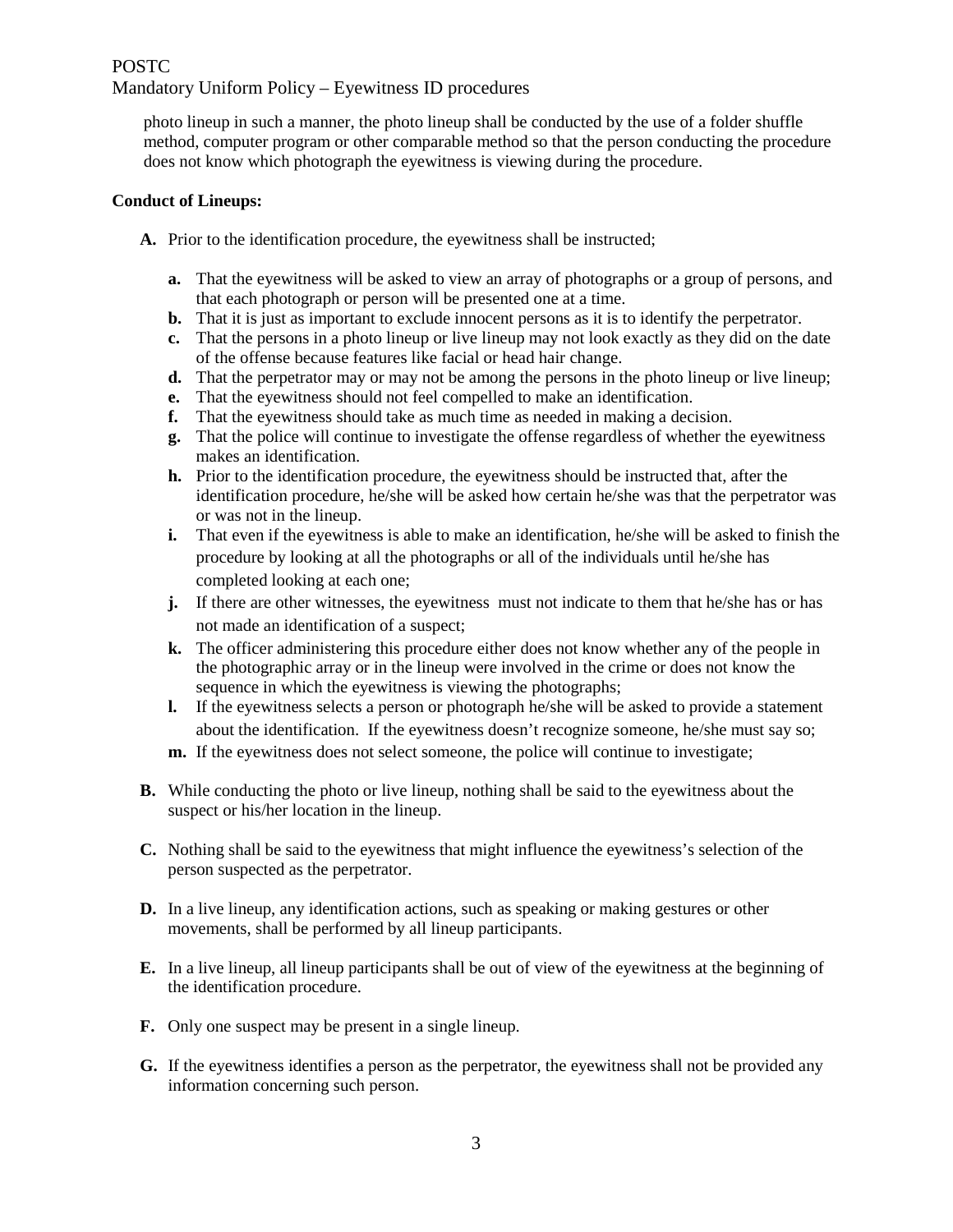# POSTC

Mandatory Uniform Policy – Eyewitness ID procedures

- **H.** A written **Standard Identification Form and Record** of the identification procedure shall be completed by the Police Officer(s) conducting the identification procedure upon conclusion of the procedure that includes the following information;
	- **a.** All identification and non-identification results obtained during the identification procedure, signed by the eyewitness, including the eyewitness's own words regarding how certain he or she is of the selection, i.e. a confidence or certainty statement.
	- **b.** The names of all persons present at the identification procedure.
	- **c.** The date and time of the identification procedure.
	- **d.** In a photo lineup, the photographs presented to the eyewitness or copies thereof.
	- **e.** In a photo lineup, identification information on all persons whose photographs were included in the lineup and the sources of all photographs used and
	- **f.** In a live lineup, identification information on all persons who participated in the lineup.
	- **g.** Record Collection and Retention Each agency shall maintain as a separate and distinct record set copies of Standard Identification Forms and Records completed by said agency. This form shall be retained by calendar year for the purpose of facilitating analysis and reporting by outside persons or agencies tasked with same.

#### **Procedures and Best Practices:**

- **A.** Preparation of Photographic Lineups
	- **a.** The suspect and filler photographs should resemble the witness's description in significant features such as race, sex, facial features, profile, height, weight, build, specific item of clothing, etc. to the extent applicable to the photo being used of the suspect.
	- **b.** If multiple photographs of the suspect are available, lineup administrators should select the photograph that most resembles the suspect description or appearance at the time of the incident.
	- **c.** Attention should be paid to unusual identifying marks described by the witness that are visible on the suspect's photo. In these cases, photos containing a similar feature should be included when possible or the area of the feature may be covered on all photographs to be included.
	- **d.** All photos should be of the same size and no single photo should unduly stand out from the others.
	- **e.** If the eyewitness has previously viewed a photo lineup or live lineup with the suspect's photo or with the suspect in it, steps must be taken to ensure that the suspect does not stand out in the new lineup.
	- **f.** A minimum of five fillers must be used in photo lineups and at least four in live lineups in addition to the suspect.
	- **g.** In a photo lineup, no information concerning any previous arrest of the suspect shall be visible to the eyewitness.
	- **h.** If multiple suspects are involved, a separate photo lineup must be prepared for each suspect to be presented to the witness.
	- **i.** In cases where one witness will view multiple lineups, containing different suspects, the person administering the lineup will ensure that different filler photographs are used in each individual photo lineup.
	- **j.** In cases where multiple witnesses will be viewing photo lineups, separate photo lineups should be prepared for each witness. The person administering the lineup may use the same filler photographs for each witness. When possible the suspect should be placed in a different position.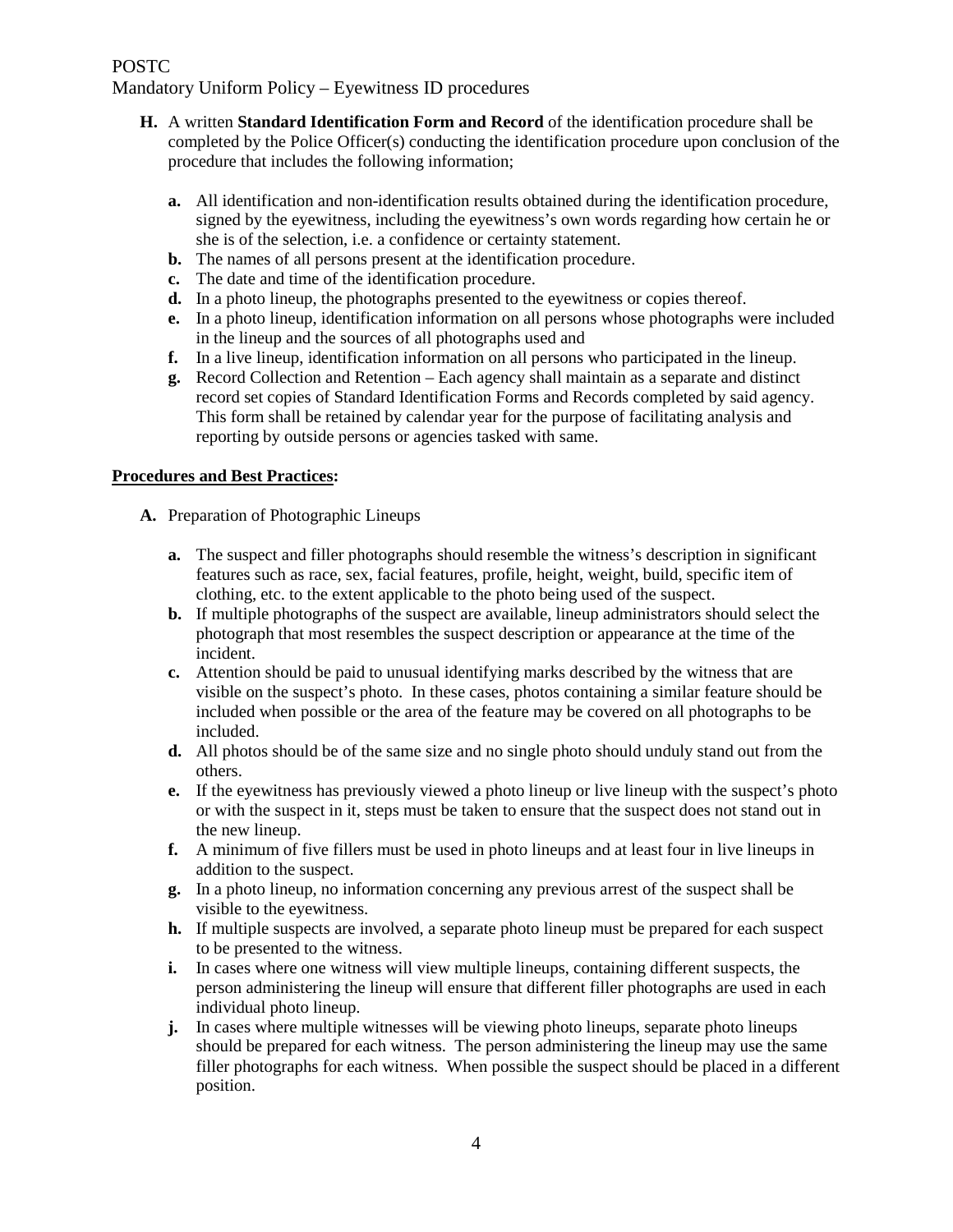### POSTC

### Mandatory Uniform Policy – Eyewitness ID procedures

- **k.** In the case of multiple witnesses, every effort should be made to prevent communication between witnesses once one witness has viewed a photographic lineup.
- **l.** The administrator shall record the order in which the folders were presented.
- **m.** Should the witness request a second "lap," the lineup will be presented in the same ordered sequence as the initial lap.
- **B.** Administration of Double Blind Photographic Lineups
	- **a.** No information regarding the identification of the suspect will be revealed to the person administering the lineup.
	- **b.** The lineup administrator will conduct the lineup following the Sequential protocol, numbering each photo with the order in which it was presented to the witness.
	- **c.** The assigned investigator or anyone with knowledge of the suspect should not be allowed in the room at the time of the lineup administration.
	- **d.** The lineup administrator should give instructions to the witness by verbally reading the Witness Instruction Form to the witness and determine if they understand. The witness will then be asked to sign and date the form.
	- **e.** The lineup administrator will avoid any actions or comments that could be construed as an attempt to influence a witness to select a particular photo or to validate, invalidate or reinforce a selection that has been made by a witness.
	- **f.** If the witness identifies someone, the lineup administrator will then ask the witness to describe in their own words how confident they are of the identification.
	- **g.** Even if someone is identified, all of the photographs in the series will be shown.
	- **h.** The lineup administrator shall not provide any feedback about the lineup results to the witness.
	- **i.** Once the sequential lineup process is complete, the lineup administrator should generate a report with the results of the sequential lineup, initial the back of each photograph for lineup verification in court and preserve the photo lineup as evidence. The original photographs should be secured as any other evidence with the originals being maintained as evidence and one complete copy placed into the case file.
	- **j.** Laps The administrator should not offer nor suggest that the eyewitness engage in another "lap," or viewing of the photographs. If the eyewitness should request a second lap of the photographs, one additional lap is permissible but in any event should not exceed two laps. If a witness requests a second lap, the entire series of photographs must be viewed by the witness in the same order in which they were shown originally. The witness must not be permitted to view just one photograph of the selection even if he or she requests to see just one photograph.
- **C.** Blind Folder Shuffle Procedure
	- **a.** When implementation of the Double Blind Photographic procedure is not practicable due to lack of manpower resources, limited number of officers on duty, a major crime where many officers are aware of the identity of the suspect or any other such circumstance, a Blind Folder Shuffle must be used. The photograph of the suspect and the five or more fillers are each placed into separate, unmarked folders and shuffled by the administrator, who will number each folder according to the sequence in which they were shown to the witness. The eyewitness should be instructed to remove each photograph, one at a time and view the single photograph. At no time should the lineup administrator be able to determine which particular photograph is being viewed by the witness at a particular time. If the blind method is not practicable, then the administrator must position himself or herself so as not to be able to give cues, consciously or subconsciously to the eyewitness such as his or her standing somewhere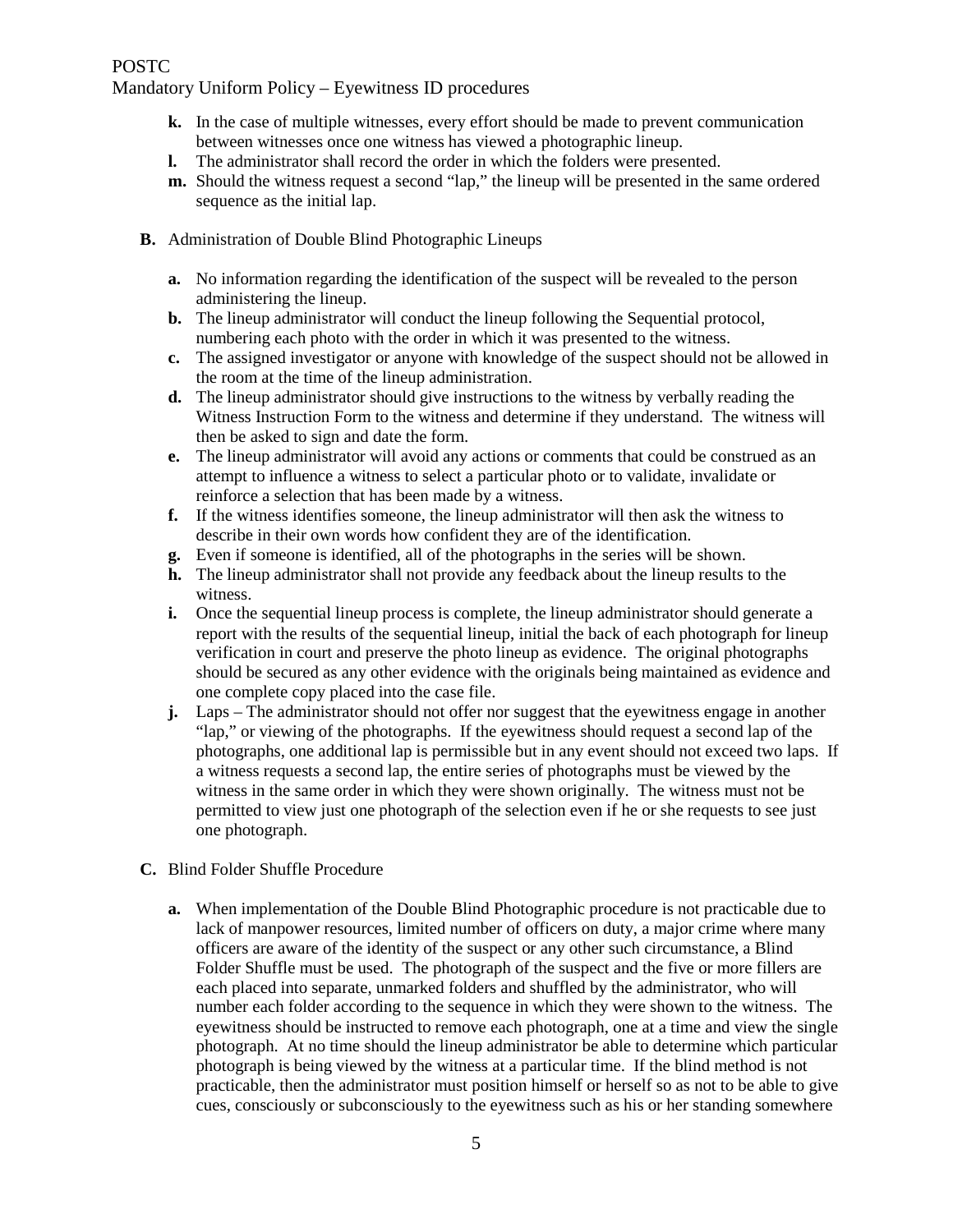# POSTC Mandatory Uniform Policy – Eyewitness ID procedures

behind the eyewitness. When the eyewitness concludes viewing a particular photograph, it should be placed back in the folder and returned to the administrator before viewing the next one. Even if the eyewitness identifies a suspect part way through the entire series, he/she should be instructed to continue viewing the remaining photographs. If the eyewitness requests a second lap, the folders should be shown to the witness in the same manner and in the same sequence as the first lap.

- **D.** Administration of Live Lineups
	- **a.** A suspect cannot be compelled to participate in a line-up without probable cause to arrest. If the suspect refuses to participate in a lineup, the officer should contact their State's Attorney Office.
	- **b.** Before a suspect participates in a lineup, he or she must be informed of his/her right to have an attorney present at the lineup and of his/her right to be provided with an attorney without costs if he/she is unable to afford such legal counsel. Unless a knowing and voluntary waiver is made, in writing if possible, no procedure may proceed without an attorney present.
	- **c.** Four fillers should be selected who fit the description of the suspect as provided by the eyewitness(s).
	- **d.** All persons in the lineup should carry cards that identify him or her by number only and they should be referred to only but that number.
	- **e.** The administrator of the lineup should carefully instruct the eyewitness by reading from the instruction form. The eyewitness should be asked to sign the form indicating that they understand the instructions and the administrator should sign and date the form.
	- **f.** The lineup should be conducted so that the suspect and fillers are not viewed by the eyewitness as a group but rather are displayed to the eyewitness one at a time.
	- **g.** If the eyewitness makes an identification of a suspect, a statement must be taken as to the certainty of that identification.
	- **h.** During a lineup, each participant may be directed to wear certain clothing, to put on or take off certain clothing, to take certain positions or to walk, talk, or move in a certain way. All lineup participants shall be asked to perform the same actions.
- **E.** Administration of Showups
	- **a.** Showup identification procedures are employed soon after a crime has been committed, when a suspect is detained at or near the crime, or under exigent circumstances such as the near death of the eyewitness or victim.
	- **b.** Every showup must be as a fair and non-suggestive as possible. If the suspect is handcuffed, he/she should be positioned so that the handcuffs are not visible to the eyewitness. Unless necessary for the safety of the officers or others, the suspect should not be viewed when he/she is inside a police cruiser, in a cell or in jail clothing.
	- **c.** Detaining a person who fits the description of a suspect in order to arrange a showup is lawful when the officer has reasonable suspicion that a suspect has committed a crime.
	- **d.** If the eyewitness fails to make a positive identification and sufficient other evidence is not developed to establish probable cause to arrest, the suspect must be permitted to leave.
	- **e.** When a suspect is stopped under showup circumstances, he or she should be detained at the scene of the stop and the witness(s) transported to that location to view the suspect.
	- **f.** Suspects should not be transported back to the scene of the crime if avoidable or to any other location barring exigent circumstances such as an unruly crowd. They should never be transported to a police station absent probable cause to arrest.
	- **g.** Officers must not say nor do anything that would convey to the eyewitness that they have evidence of the suspect's guilt.